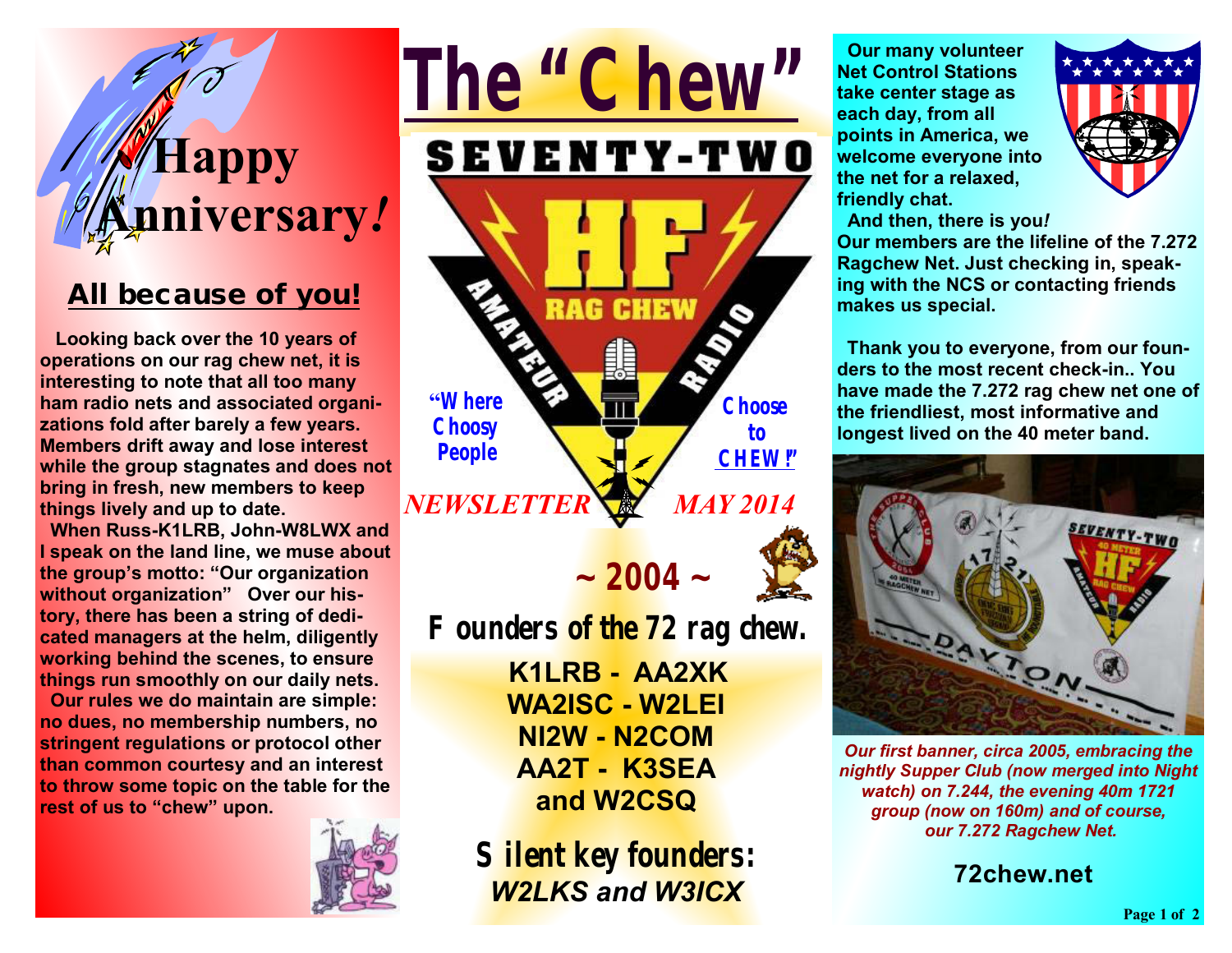## **The Beginnings of the 7.272 Ragchew Net.**

*As recalled by several of our founders.*

 **The 72 Chew has grown tremendously over the past 10 years. How did it come about? What were its beginnings? As with any group's formation, each member has his own memory. Like the American Revolution, we started after a handful of dissatisfied hams got together.** 

 **There was another long-lived group on 40 meters which, in being polite, will not be mentioned here. This group fostered Field Day operations, daily nets and other events run under strict guidelines. Unbeknownst to the members, politics within that organization had reared its ugly head.** 

 **Two groups were fighting for control of the club. The eventual winner, a very popular amateur and one of our founders, John-W2LKS (***now a sk***) including several other members of the group had their memberships cancelled and were cast out of that group.** 

 **A meeting of the** *ostracized* **members was held in May of 2004 at a hotel in North Wildwood, N.J. Even the mayor of Wildwood dropped in and spoke a few words of encouragement to boot***!* **Russ (K1LRB), John (W2LKS) and Rich (AA2XK) proposed a new net dedicated to rag chewing.** 

 **During the old group's activities, members who wanted to speak on the side with others would QSY to 7.272. Since there was no net activity on that frequency, the gang decided to make this the new home frequency and call the new assembly of hams the 72 Rag Chew Net. The attending group voted unanimously to adopt that moniker, and thus was born "The Chew".** 

**Russ-K1LRB after being nominated by George-W2LEI became our first net manager and the first Monday, after that fateful weekend, our 7.272 Ragchew net began.** 

**Ten years later, we have had thousands of checkin's and since a list was formed, we now have almost 200 regulars. A late afternoon-early evening group of 72 Chewers formed the "Supper Club" which ultimately morphed into the nighttime "Night watch Net" Several others from the morning Chew moved to 160 meters—1.871, where each night we continue the friendly talk hosted by Tom-KC8QGJ. All of this good will and expansion was due to a handful of hams getting together with a simple plan, making an open net as easy to be part of and friendly to all.** 

 **By the way, the other unnamed net which had expelled members in the first place, finally realized the error of its ways. Most of the "politicians" have lost interest and have left that net and now, what now remains is a fine service to the ham radio community. Although the break-up of that group 10 years ago was painful, the end result is a more rigorously defined service net, while the Chew provides a more loosely run organization devoted to friendly ragchewing -- a win – win situation for ham radio, and a great place to enjoy the hobby.**

#### **~~~~~~~~~~~~~~~**  *Our 10th anniversary token of appreciation.*

 *"Don't let anyone give you a wooden nickel… so we'll give you a wooden silver dollar sized token instead."* **Everyone that requests our special anniversary QSL card will also receive our commemorative 7.272 10th anniversary token. Each one has a heads, with the Ragchew net logo, and a tails with our mascot the Taz! The token will be affixed to the QSL card so you can leave it there and proudly display it** 

> **or remove it from the card and use it for a novel coin toss.**

 *I am using a vintage 1885 Morgan silver dollar to show the size of our tokens, and no, I don't know who put a "22" bullet hole* 

*in it either.* 



#### **Memorable Moments...**

**Some of the first photos I have in my collection are from the initial get-together of the 72 Ragchew Net at the 2005 Dayton Hamvention. From 2005 through 2009, a large number of friends got together, though after the financial crunch, many scaled back activities at Dayton. The first of our annual dinners began in 2005 at the Dayton Spaghetti Warehouse. This res-**



**taurant featured a full-sized trolley inside as well as an open space for diners to enjoy. Reservations were made and to our surprise, over** 



**85 members of the "Chew" showed up, filling the place to capacity.**